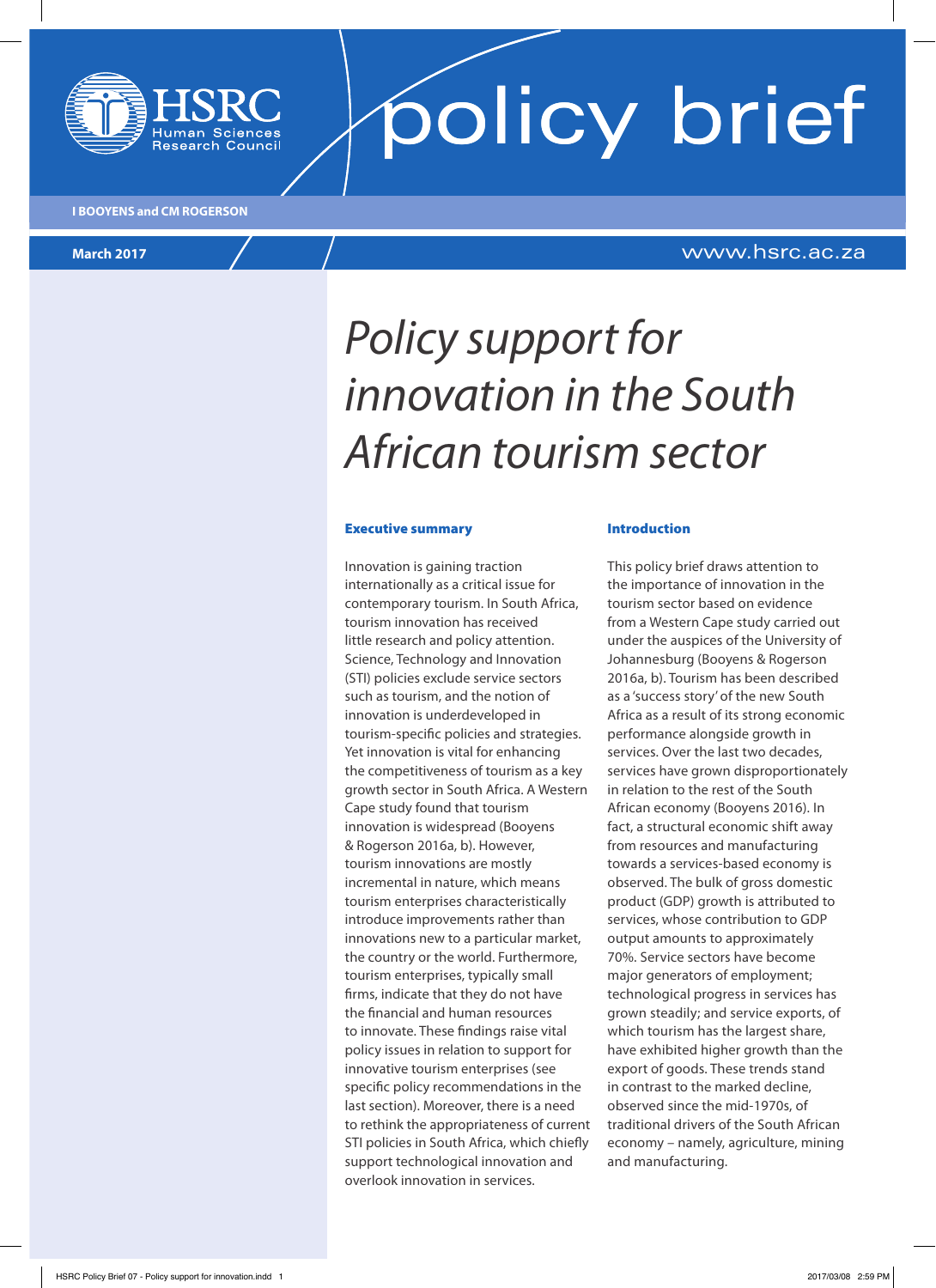# policy brief www.hsrc.ac.za

Tourism is regarded as a key growth sector both in South Africa and in the Western Cape. However, the performance of the tourism sector in the Western Cape has weakened in recent years (Rogerson & Rogerson 2014). In light of this, innovation in tourism is vital for enhancing the competitiveness of the Western Cape tourism economy. Arguably, innovation is also of significance for the performance of tourism in other provinces. However, it should be appreciated that an investigation of this nature has not been done elsewhere in South Africa.

### The policy landscape for innovation and tourism in South Africa

A review of local policy frameworks for innovation and tourism discloses that STI policies ignore innovation in services (Booyens 2016). The key national STI policies in South Africa include the White Paper on Science and Technology, the National Research and Development Strategy, and the Ten-Year Innovation Plan. Similarly, the concept of innovation in tourism is underdeveloped. This is evident from a review of tourism-specific policies and strategies, such as the White Paper on the Development and Promotion of Tourism in South Africa, the National Tourism Sector Strategy, and the Domestic Tourism Growth Strategy, among others (Booyens 2016).

The Organisation for Economic Cooperation and Development (OECD 2007) observes that local STI policies in South Africa focus too narrowly on research and development, and technological innovation. As a result, service enterprises, considered to be dynamic innovators, are typically not eligible for government innovation funding since most innovations in services are non-technological (HSRC & DST 2011; OECD 2007). At the same time, while local tourism policies recognise the importance of innovation in enhancing competitiveness in the tourism economy, actual initiatives

or mechanisms to support tourism innovation are absent. It is observed that policies and strategies in the case study region of the Western Cape largely mirror national STI policies, and make very little, if any, mention of innovation in services and tourism, despite the substantial contribution of services and tourism to the economy of the province (Booyens 2016).

## The significance and nature of innovation in tourism

Modern economic theory holds that innovation is essential for the competitiveness, not only of individual enterprises, but also of cities, regions and nations (Fagerberg 2013). In turn, competitiveness impacts positively on job creation, local economic development and long-term growth. In view of this, innovation is of significance for tourism establishments and destinations. Tourism establishments need to innovate and adapt constantly to stay ahead of the game, or even simply to survive in a highly competitive, globalised tourism economy.

The term 'innovation' refers to new and improved ways of doing things, which translates into new products (or services), processes or business practices introduced by enterprises to the market (OECD 2005). The perception exists that the tourism sector is not particularly innovative even though innovation takes places widely in tourism, as indicated by several authors

**Figure 1:** Innovation propensity of tourism establishments



*Source: Booyens & Rogerson (2016b)*

(Booyens & Rogerson 2016a). That said, incremental innovation (improved ways of doing things) is prevalent in tourism. It is argued that incremental forms of innovation enhance the competitiveness of enterprises, cumulatively lead to radical changes and contribute to longterm economic growth.

### Evidence on tourism innovation from the Western Cape

### *Propensity and nature of tourism innovation*

The Western Cape survey on innovation in tourism, which included a sample of 152 tourism establishments across the province, reveals that up to 60% of tourism enterprises surveyed are innovative (Booyens & Rogerson 2016a, b). These are tourism enterprises that have introduced new or significantly improved products (or services), processes and business practices during the period under review (Figure 1). One consideration in analysing the degree of novelty of innovations is whether innovations are only 'new to firm,' or also 'new to market, 'new to a country' or a 'world first' (OECD 2005). New-to-firm-only innovations have a low degree of novelty. In this regard, it is observed that the vast majority of tourism innovations can be regarded as incremental rather than novel, since tourism firms characteristically implement changes that are new to their own firms only (75%), while 25% of innovations are

**Figure 2: Novelty of tourism innovation** 

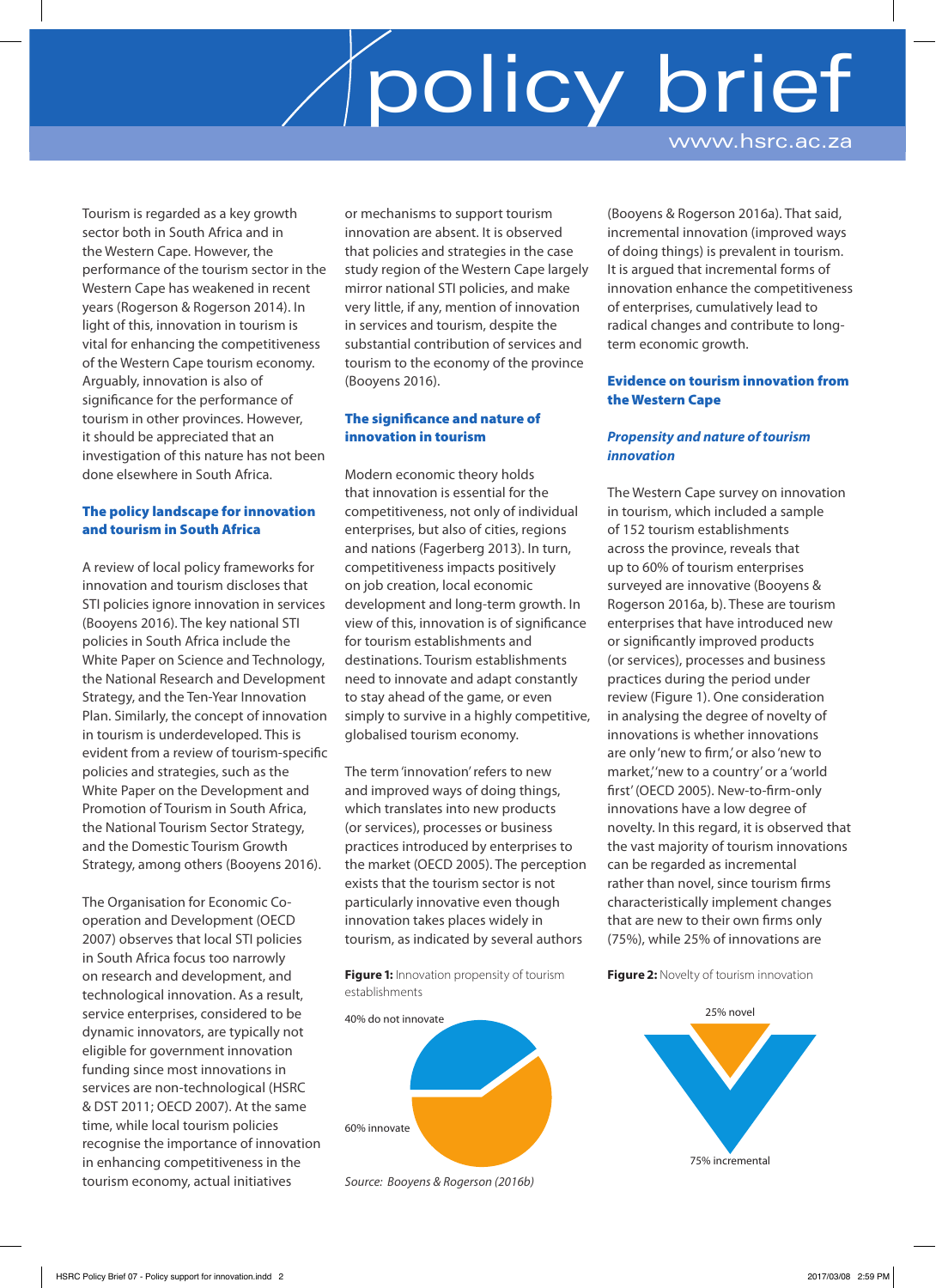# policy brief www.hsrc.ac.za

either new to a particular market, first in South Africa or first in the world (Figure 2).

Non-technological innovations are widespread in the Western Cape tourism sector. These are mostly new or significantly improved products or services, marketing methods, and environmental or organisational practices. Product innovations typically comprise new or significantly improved attractions and activities, accommodation, travel and transport services, and food and beverage offerings. Marketing innovations are new or significantly improved marketing practices. Environmental innovations are mainly new or improved methods or practices to save energy, reduce water usage, minimise waste and contribute to conservation. Organisational innovations in tourism include new franchising agreements, corporate restructuring, business expansion, and the adoption of new and improved methods to enhance operational, management and administrative procedures.

### *Constraints in relation to tourism innovation*

Overall, large tourism enterprises are observed to be more innovative than small establishments since proportionally they introduce the most innovations. In other words, all large establishments surveyed introduced innovations, while 71% of medium, 58% of small and 48% of micro establishments did so (Figure 3). Large establishments also had more novel innovations than smaller ones. One reason for this is that large establishments typically have better access to resources such as finance and knowledge for innovation purposes. In fact, financial constraints stand out as the main barrier to innovation (Figure 4). This is followed by restrictive bureaucracy (mostly in large firms) and business legislation which small establishments,

in particular, find stifling. Further barriers centre on lifestyle motivations. 'Lifestyle entrepreneurs' in tourism refer to wellcapitalised retirees or new lifestyle seekers, mostly from metropolitan areas, who establish small tourism businesses (often B&Bs, restaurants or cafés) in rural areas, coastal villages or small towns. They regard tourism as an additional income, do not necessarily want to grow their businesses and are not always profit oriented. This investigation found that, as a result, they are also characteristically not very innovative. Lastly, staff constraints often hamper innovation. Among the identified issues here are a lack of professionalism, poor management skills, a general lack of skilled and experienced staff, and difficulty in recruiting creative and innovative staff members who think outside the box.

**Figure 3:** Innovation tourism establishments by size\* category (%)



\* Large: ≥ 201 employees; Medium: 101–200 employees; Small: 5–100 employees; Micro: ≤ 4 employees

**Figure 5:** Who initiates tourism innovations (%)



### *Initiators and developers of tourism innovations*

Visionary, professional and experienced owners and managers play a key role in innovation since they mainly are the persons who initiate innovation (Figure 5). In relation to who develops tourism innovations (Figure 6), most establishments reported that they innovate by themselves using their own resources (57%), or that they collaborate with others to a lesser extent (32%). It is observed that 9% of tourism establishments introduce innovations developed principally by 'other' parties – a typical example being the adoption of various kinds of technologies. A small number of establishments (2%) modify existing innovations developed by others.

**Figure 4:** Main barriers to tourism innovation (%)



**Figure 6:** Who develops tourism innovations (%)



*Source: Figures 3 to 6 are based on the findings of Booyens & Rogerson 2016a*